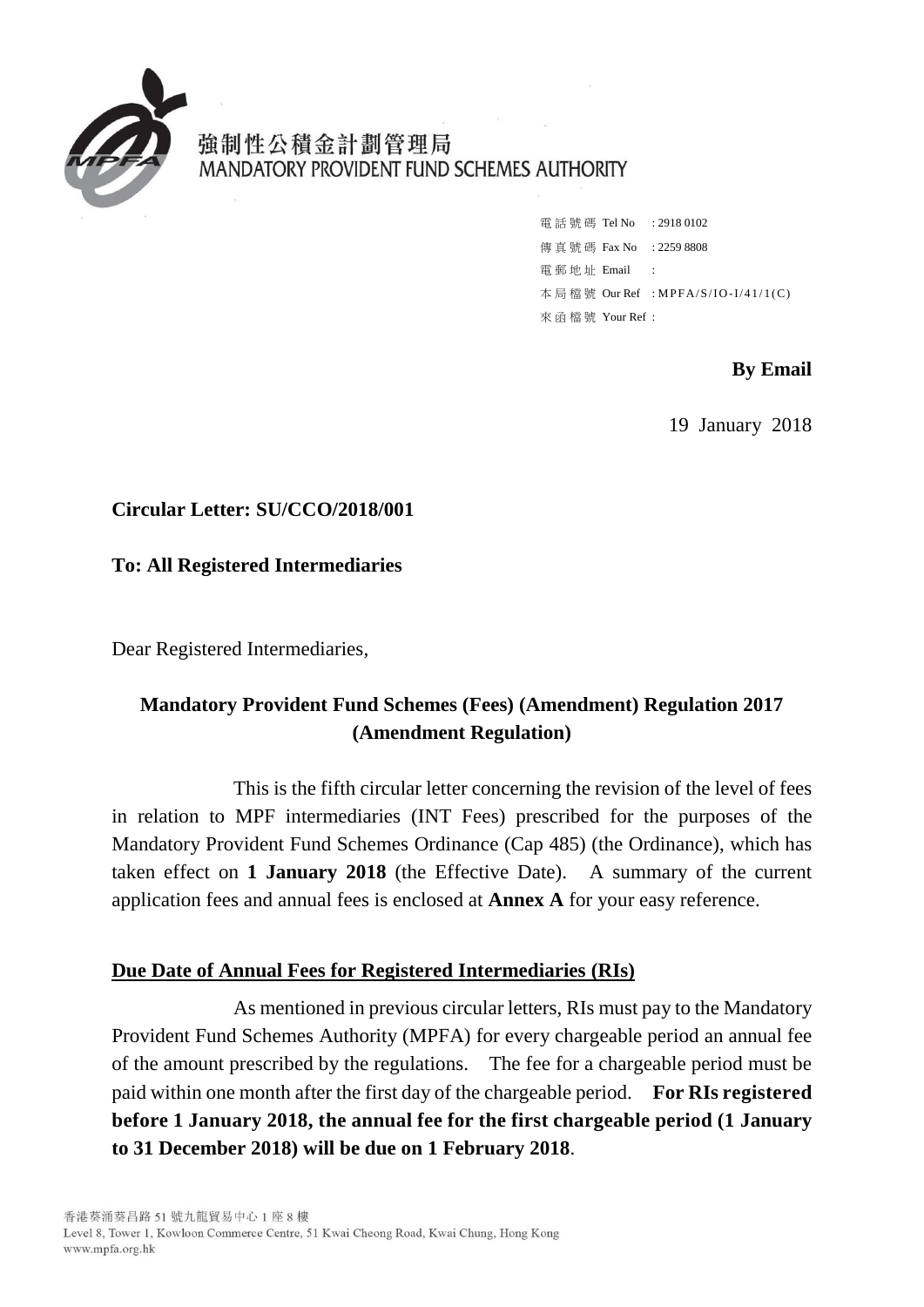If an RI fails to settle the annual fee in full on or before the due date, an additional fee equals to 10% of the total amount of the annual fee will be incurred. The MPFA may also suspend and revoke the registration of non-compliant RIs if they cannot settle all outstanding fee (including the additional fee) before the specified due date.

To avoid late payment of the annual fee that will be due on **1 February 2018**, those RIs who are registered before 1 January 2018 are strongly encouraged to pay their annual fees through MPFA's eService platform by PPS or e-Cheque before the due date. Instant acknowledgement will be provided for electronic payment via eService. RIs will receive an official receipt from MPFA via their email address registered with the MPFA. **To understand how to make electronic payment of annual fee through [eService,](http://www.mpfa.org.hk/eng/supervision/mpf_intermediaries/on_going_requirements/int_login.jsp) please refer to the [Online Demo](https://eservices.mpfa.org.hk/eservice/eng/demo.do) on MPFA website.**

Payment by paper cheque may require much longer processing time and may be delayed due to various reasons (e.g. incorrect information or insufficient postage). For more information, please refer to the Points to Note for Annual Fee Payment at **Annex B** and the annual fee payment reminder which has been sent to all RIs through email in December 2017. The payment reminder is also available on RI's eService account. Please check email in your email address registered with the MPFA or your eService account to obtain your payment reminder.

## **Important points to note on Annual Fees**

- No refund: It should be noted that annual fee paid to the MPFA will not be refunded, whether in full or in part, in the event that an RI's registration is suspended or revoked before the end of a chargeable period.
- **No pro-rata payment**: The full amount of annual fee must be paid and there is no pro-rata calculation of annual fee payable even though an RI is registered during a calendar year, i.e., no pro-rata rule for calculation of annual fee payable.
- **Liable to pay annual fee as long as being registered**: Further, RIs are required to pay their annual fees even though they are not carrying on any regulated activities or they are not permitted to do so for various reasons. For instance, a subsidiary intermediary (SI) who is not attached to any principal intermediary (PI) (i.e., could not carry on any regulated activities) will still be liable to pay annual fee as long as he/she is registered.
- **Liable to pay annual fee for new registration:** For an RI who has paid an annual fee before the revocation of his/her registration and then re-registered within the same calendar year, he/she must pay an annual fee for the new registration.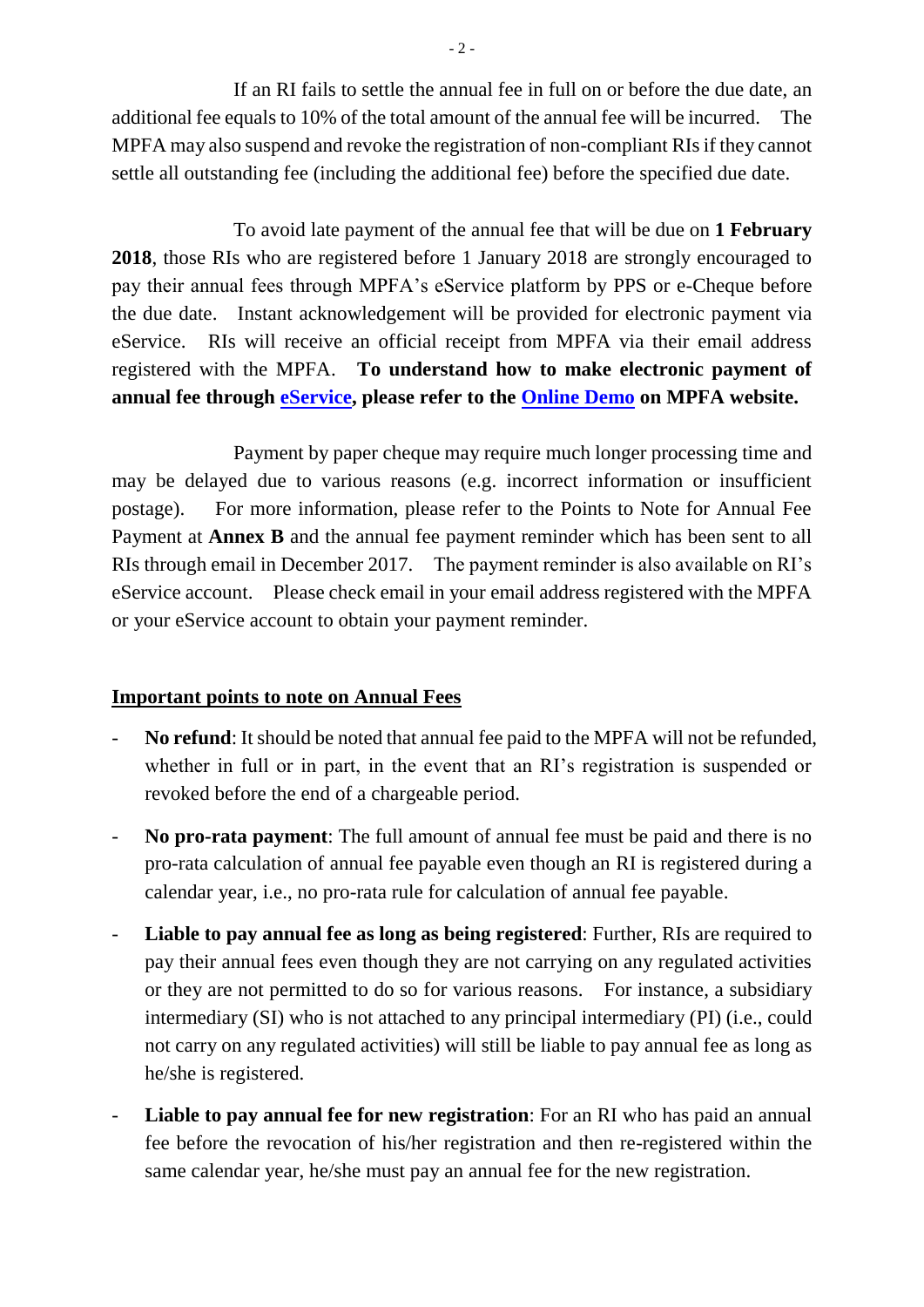### **Important points to note on Application Fees**

- **Correct amount and correct form**: RIs should send all relevant applications accompanied by exact application fees to MPFA's office at Level 8, Tower 1, Kowloon Commerce Centre, 51 Kwai Cheong Road, Kwai Chung, Hong Kong. Applications with incorrect amount will not be processed. RIs should use the latest version of relevant application forms as obsolete application forms will not be accepted.
- **No refund**: There is no refund for withdrawn or unsuccessful applications.

FAQs on annual fees and application fees have been posted on [MPFA](http://www.mpfa.org.hk/eng/information_centre/faq/industry_practitioner/intermediary/mpf_intermediaries_fee/index.jsp)  [website](http://www.mpfa.org.hk/eng/information_centre/faq/industry_practitioner/intermediary/mpf_intermediaries_fee/index.jsp) and will be updated from time to time. For further enquiries on annual fees and application fees, SIs should contact their PIs and PIs may contact their Case Officers in the MPFA for further support if needed.

Thank you for your attention.

Yours faithfully,

Pranieder

Susanna Lee Senior Manager Intermediaries Registry Supervision Division

Encl

c.c. Mr Kevin Sham, Senior Manager, Banking Conduct Department, Hong Kong Monetary Authority Ms Stephentica Lee, Associate Director, Licensing, Intermediaries, Securities and Futures Commission Ms Shirley To, Senior Manager, Market Conduct Division, Insurance Authority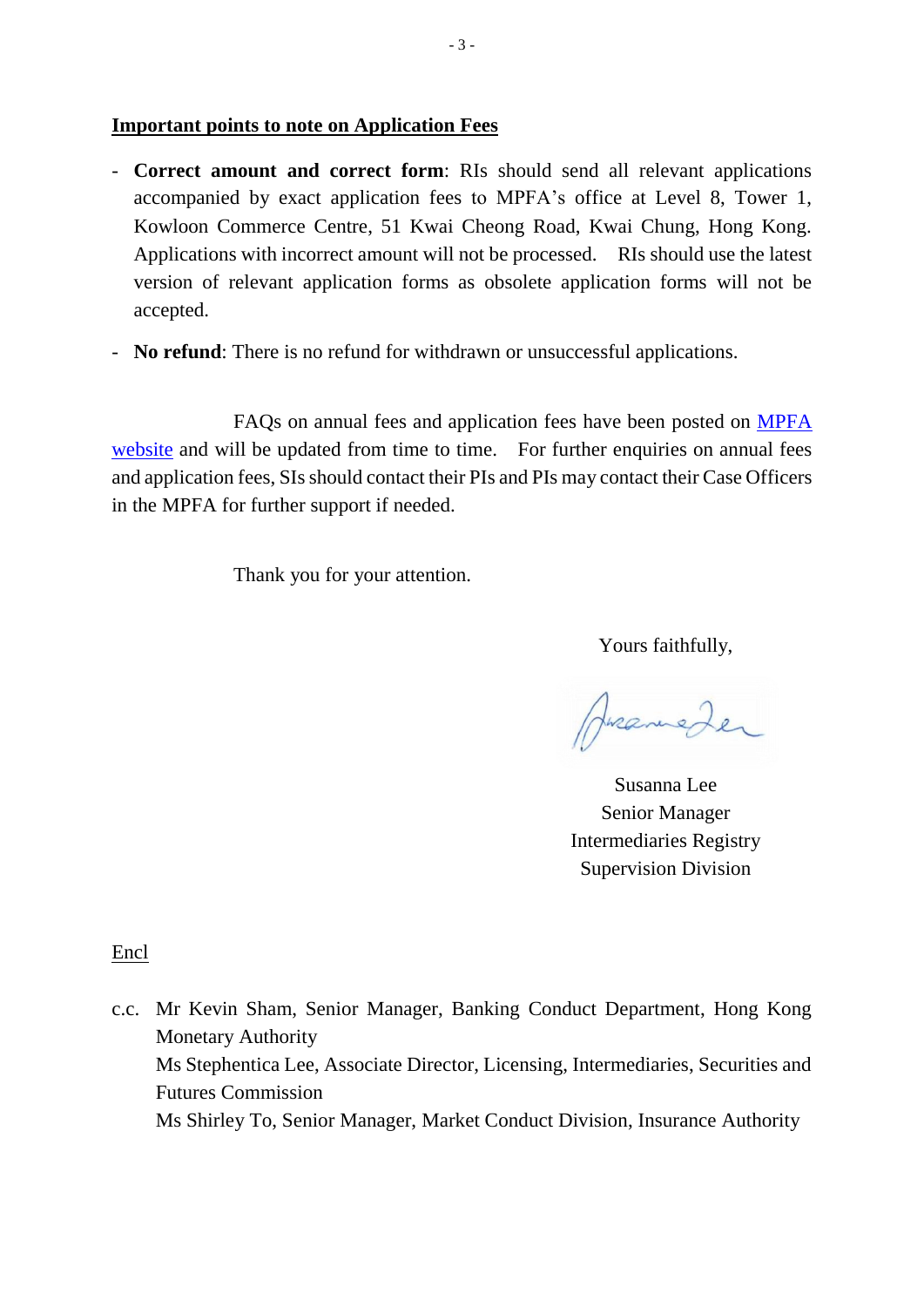**Summary of current prescribed fees in relation to MPF intermediaries according to the Amendment Regulation:**

| <b>Relevant Section</b><br>of the Ordinance | <b>Description</b>                                                                                                                                                                                       | <b>Prescribed</b><br>Fees |
|---------------------------------------------|----------------------------------------------------------------------------------------------------------------------------------------------------------------------------------------------------------|---------------------------|
| 34T                                         | Fee payable when an application is lodged with the<br>MPFA for registration as an MPF intermediary for<br>carrying on regulated activities (Principal Intermediary)                                      | \$2,340                   |
| 34U                                         | Fee payable when an application is lodged with the<br>MPFA for registration as an MPF intermediary for<br>carrying on regulated activities for a Principal<br>Intermediary (Subsidiary Intermediary)     | \$290                     |
| 34V                                         | Fee payable when an application is lodged with the<br>MPFA for approval of attachment of a Subsidiary<br>Intermediary to a Principal Intermediary for the purpose<br>of carrying on regulated activities | \$130                     |
| 34W                                         | Fee payable when an application is lodged with the<br>MPFA for approval as an officer with specified<br>responsibilities in relation to the principal applicant                                          | \$660                     |
| 34ZN                                        | Annual fee<br>payable by a registered<br>Principal<br>Intermediary                                                                                                                                       | \$1,430                   |
| 34ZN                                        | Annual fee<br>payable by a registered<br>Subsidiary<br>Intermediary                                                                                                                                      | \$180                     |

**\*The fee level of application fees and annual fees is set as NIL before the Effective Date.**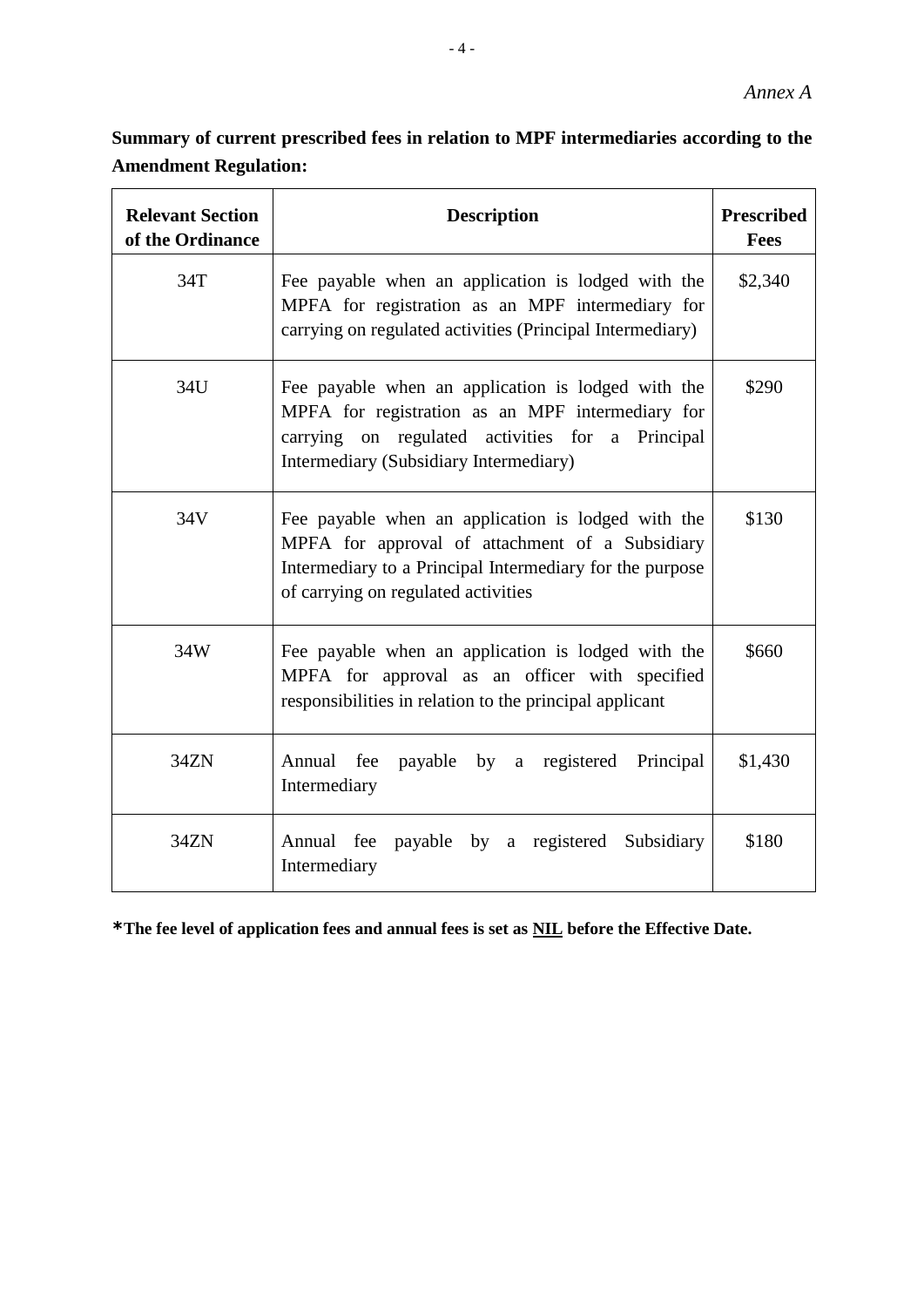## **Points to Note for Annual Fee Payment**

**There is NO cashier counter in the MPFA offices for handling annual fee payment. To settle your annual fee payment, please follow the payment methods below and DO NOT deliver your payment (cash or paper cheque) in person or send your payment (paper cheque) by mail to the MPFA offices.**

#### *Electronic Payment through eService*

- 1. Electronic payment (PPS and e-Cheque) through eService is highly recommended. PI/SI can enjoy the benefit of saving input for the payment reference number (i.e. Payment Advice ID) and payment amount in this payment method.
- 2. Please read carefully the preparation steps for using PPS and e-Cheque after logging onto eService. [\(www.mpfa.org.hk](http://www.mpfa.org.hk/) > Industry Practitioner > Intermediary > eService > PI/SI Login).
- 3. Select the payment method (PPS or e-Cheque) you wish to use and follow the instruction on the screen.
- 4. After payment, an acknowledgement message is displayed on screen, which can be saved and printed for record.
- 5. Payment information can also be reflected on eService immediately after payment. SI may also print or save this page and provide it to your PI as an evidence that annual fee payment has been made. Please note that, for payment by e-Cheque, payment is considered as settled only upon successful clearance of the e-Cheque.

#### *Electronic Payment outside eService*

- 6. Electronic payment outside eService, namely, on-line banking, PPS and e-Cheque is available.
- 7. Make sure you have the payment reminder issued by the MPFA with you.
- 8. Please ensure the 10-digit Payment Advice ID and payment amount as shown on the Remittance Slip (can be found at the bottom of the payment reminder) are correctly input in using these payment methods.
- 9. For payment through on-line banking or PPS, please select "Mandatory Provident Fund Schemes Authority" as payee and "01" for bill type (if applicable).
- 10. Please keep your own record of the payment history.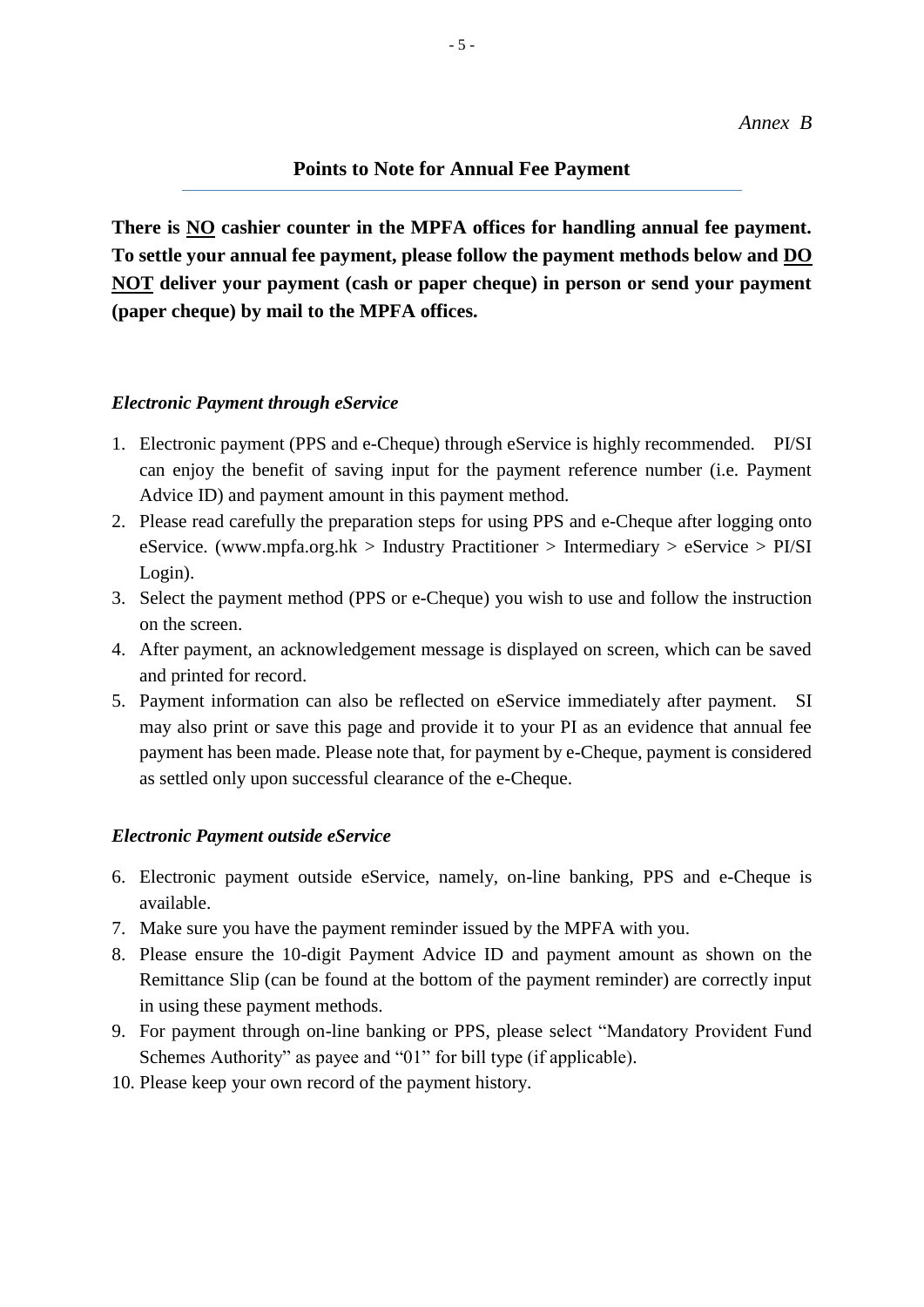On-line banking

11. You may pay annual fee using on-line banking if payment of statutory fees to the MPFA is available through your bank. Please contact your bank in this regard.

## **PPS**

- 12. You may make payment by PPS (Merchant Code: 6527) on internet, by phone or on mobile.
- 13. You need to have a PPS account. Please refer to the PPS website (www.ppshk.com) for further details of PPS account registration.

## e-Cheque

- 14. You may make payment by e-Cheque on MPFA e-Cheque collection portal [\(www.mpfa.org.hk](http://www.mpfa.org.hk/) >Pay by e-Cheque).
- 15. Please select the "MPF Intermediaries" payment tab page and input the payment details. Upload an e-Cheque in the HK dollar amount as shown on the Remittance Slip and made payable to "MPFA Administration Account".
- 16. Post-dated e-Cheque will not be accepted.

## *Payment by paper cheque*

- 17. Payment by paper cheque is not advisable as it will take a longer processing time.
- 18. Make sure you have the payment reminder with you. When making payment by paper cheque, please take note of the following:
	- please write the correct payee name (i.e. "MPFA Administration Account") and amount on the cheque. Any cheque with incorrect or incomplete information will be treated as invalid and will not be accepted and processed.
	- write down the 10-digit Payment Advice ID which shown on the Remittance Slip (can be found at the bottom of the payment reminder), and your contact number on the back of the cheque.
	- attach the Remittance Slip together with the paper cheque and send to Mandatory Provident Fund Schemes Authority, P.O. Box 12227, General Post Office.
	- failure to attach the Remittance Slip could give rise to delay in processing your annual fee payment, which may incur additional fee.
- 19. Cash cheque and post-dated cheque will not be accepted.
- 20. Please make sure sufficient postage on the envelope. Underpaid mail items will not be accepted and will be returned to the senders or disposed of by the Hongkong Post.
- 21. Please note that the principal postage rates are adjusted with effect from 1 January 2018.